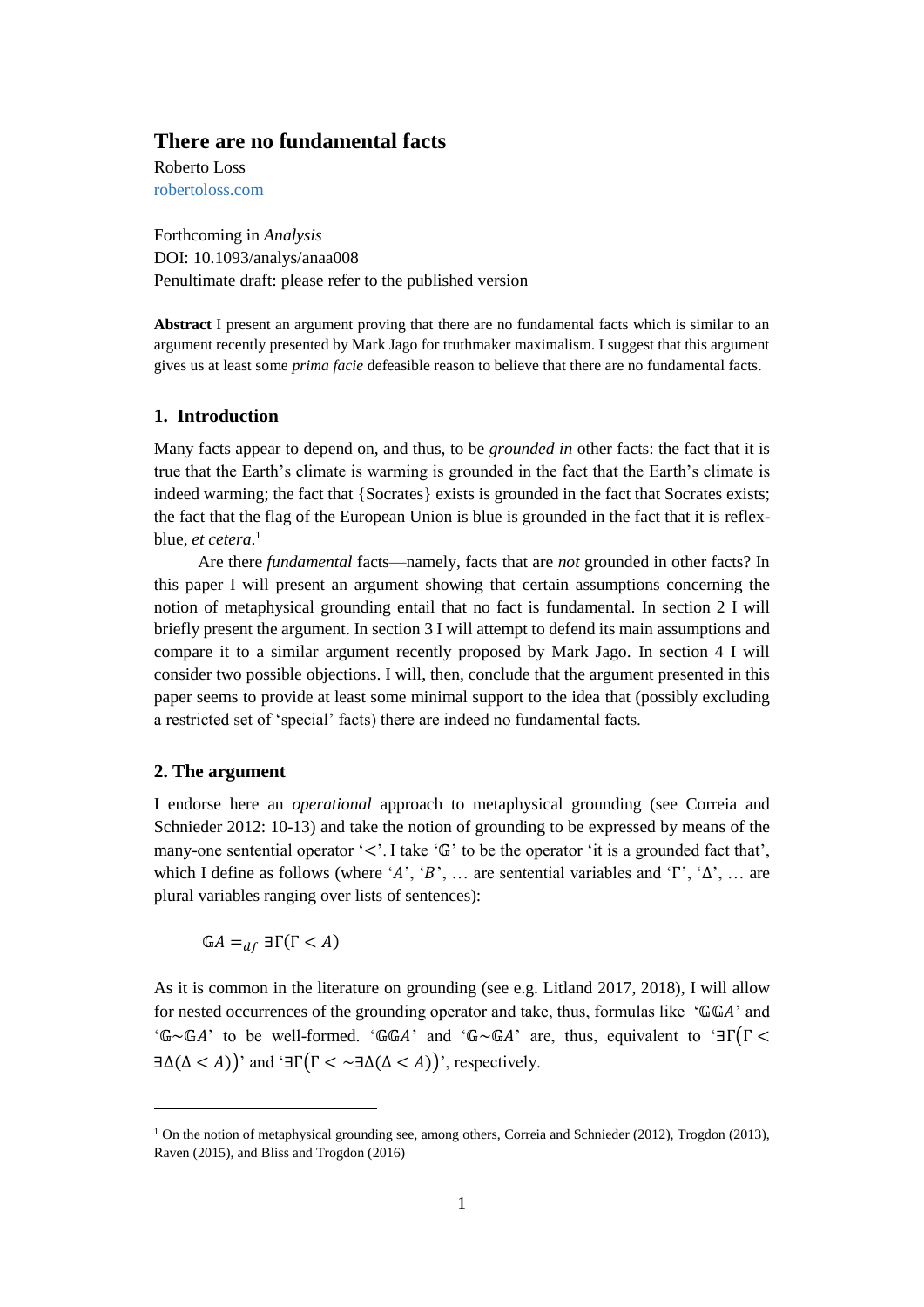The argument for the non-existence of fundamental facts is similar to the so-called Church-Fitch 'paradox' (Church 2009; Salerno 2009) and relies on the following three premises:

- (FG) If it is a grounded fact that  $A$ , then  $A$  $\mathbb{G}A \to A$
- (PG) If  $A \wedge B$  is the case, it is logically possible that both the fact that A and the fact that  $B$  are grounded facts.  $(A \wedge B) \rightarrow \Diamond (\mathbb{G} A \wedge \mathbb{G} B)$
- (N) Whatever is provably false is provably impossible  $\vdash \sim A$  $\vdash \sim \Diamond A$

I follow Jago (2020: 40) in taking '[the] sense of logical possibility in question […] to be weak: ideal conceivability, conceptual coherence or logical consistency, rather than 'substantial' metaphysical possibility'. I also take logically possible situations to respect the principle (FG).

The argument against the existence of fundamental facts is the following:

| (1)  | $G A \wedge G \sim G A$                                                                             | assumption                  |
|------|-----------------------------------------------------------------------------------------------------|-----------------------------|
| (2)  | $\mathbb{G} A$                                                                                      | 1, A-elimination            |
| (3)  | $\mathbb G {\sim} \mathbb G A$                                                                      | 1, A-elimination            |
| (4)  | $\sim$ GA                                                                                           | 3, (FG)                     |
| (5)  | $G A \wedge \sim G A$                                                                               | 2, 4, $\land$ -introduction |
| (6)  | $\sim$ (GA $\wedge$ G $\sim$ GA)                                                                    | 1, 5, reduction             |
| (7)  | $\sim\Diamond$ (GA $\land$ G $\sim$ GA)                                                             | 6, (N)                      |
| (8)  | $(A \wedge \neg \mathbb{G}A) \rightarrow \Diamond (\mathbb{G}A \wedge \mathbb{G} \neg \mathbb{G}A)$ | (PG)                        |
| (9)  | $\sim(A \wedge \sim \mathbb{G}A)$                                                                   | 7, 8, modus tollens         |
| (10) | $A \to \mathbb{G}A$                                                                                 | 9, logic                    |

This argument proves (by generalization) that, for every *A*, if it is a fact that *A*, then it is a *grounded* fact that *A*, and thus, that no fact is fundamental (that is, *un*grounded).

# **3. Discussion**

The argument presented in section 2 is very similar to an argument for *truthmaker maximalism* (the claim that every truth has a truthmaker) recently proposed by Mark Jago (2020). Jago's argument relies on  $(N)$  and the following three premises (where 'TMA' stands for 'A has a truthmaker'):

- (P) For each truth A, a truthmaker for A is logically possible  $A \rightarrow \Diamond TM A$
- (F) If  $A$  has a truthmaker, then  $A$  is true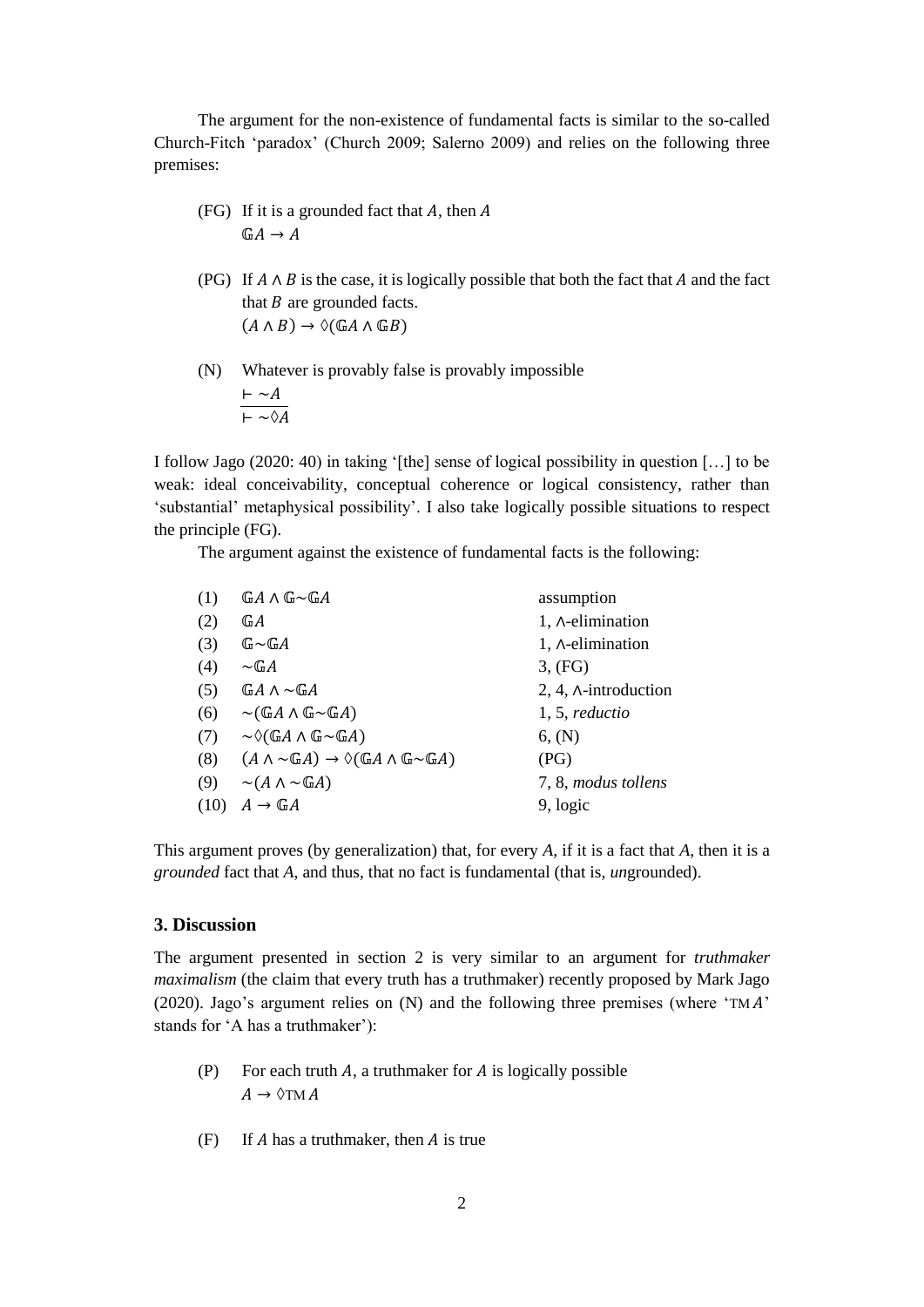$TM A \rightarrow A$ 

(D) If  $A \wedge B$  has a truthmaker, then so do A and B  $TM(A \wedge B) \rightarrow (TM A \wedge TM B)$ 

(FG) is just the grounding counterpart of (F) and follows from the harmless assumption that the relevant notion of grounding is *factive* (see Fine 2012: 48-50). The grounding counterpart of (D) is (DG):

(DG) If it is a grounded fact that  $A \wedge B$ , both the fact that  $A$  and the fact that  $B$  are grounded facts.  $\mathbb{G}(A \wedge B) \rightarrow (\mathbb{G}A \wedge \mathbb{G}B)$ 

However, employing (DG) instead of (PG) to prove that there are no fundamental facts would be question-begging in this case. In fact, in the literature on grounding the principle according to which every conjunctive fact is a grounded fact is usually taken to be central to the 'impure logic of ground' (see e.g. Fine 2012: 58). This principle is not valid under a 'worldly' conception of grounding (see Correia and Schnieder 2012: 14-16), according to which the fact that  $A \wedge A$  is equivalent the fact that A (Correia 2010: 267)—which entails that the fact that  $A \wedge A$  is *un*grounded whenever the fact that  $\overline{A}$  is. Even in this case, however, we have that at least conjunctions of *different* (that is, non-equivalent) facts are always grounded facts. Therefore, provided that there are at least two different facts, (DG) *alone* could be used to prove that no fact is fundamental:

Suppose that the fact that  $A$  is a fundamental fact and that the fact that  $B$  is a further fact. The fact that  $A \wedge B$  is, thus, a grounded fact. It follows from (DG) that both the fact that  $A$  and the fact that  $B$  are grounded, and thus, that the fact that  $A$  is *not* a fundamental fact. *Contradiction*! Therefore, the fact that A is not fundamental and, by generalization, no fact is.

Jago claims that (P) can be defeasibly justified as follows. First, he argues that, quite plausibly, at least some of the truthmaker maximalist approaches on the market are logically consistent. Then, he proceeds inductively and claims that the fact that it is clearly logically possible for some representative truths to have a truthmaker ('Obama is male; wombats are marsupials;  $1+1=2$ ; there is no greatest prime number, scarlet things are red', Jago 2020: 42) gives us 'warrant—not a proof, but reason nonetheless—to accept (P)'; 2020: 42).

Also in the case of (PG) it appears possible to provide at least some defeasible reason for its truth. Consider, first, the non-conjunctive counterpart of (PG):

(PG<sup>\*</sup>) If A, then it is logically possible that it is a grounded fact that A.  $A \rightarrow \Diamond \mathbb{G}A$ 

(PG\*) clearly holds for derivative facts. For what concerns fundamental facts, it seems fair to say that no facts can be clearly and uncontroversially claimed to be metaphysically fundamental. At the same time, the facts that most uncontroversially may turn out to be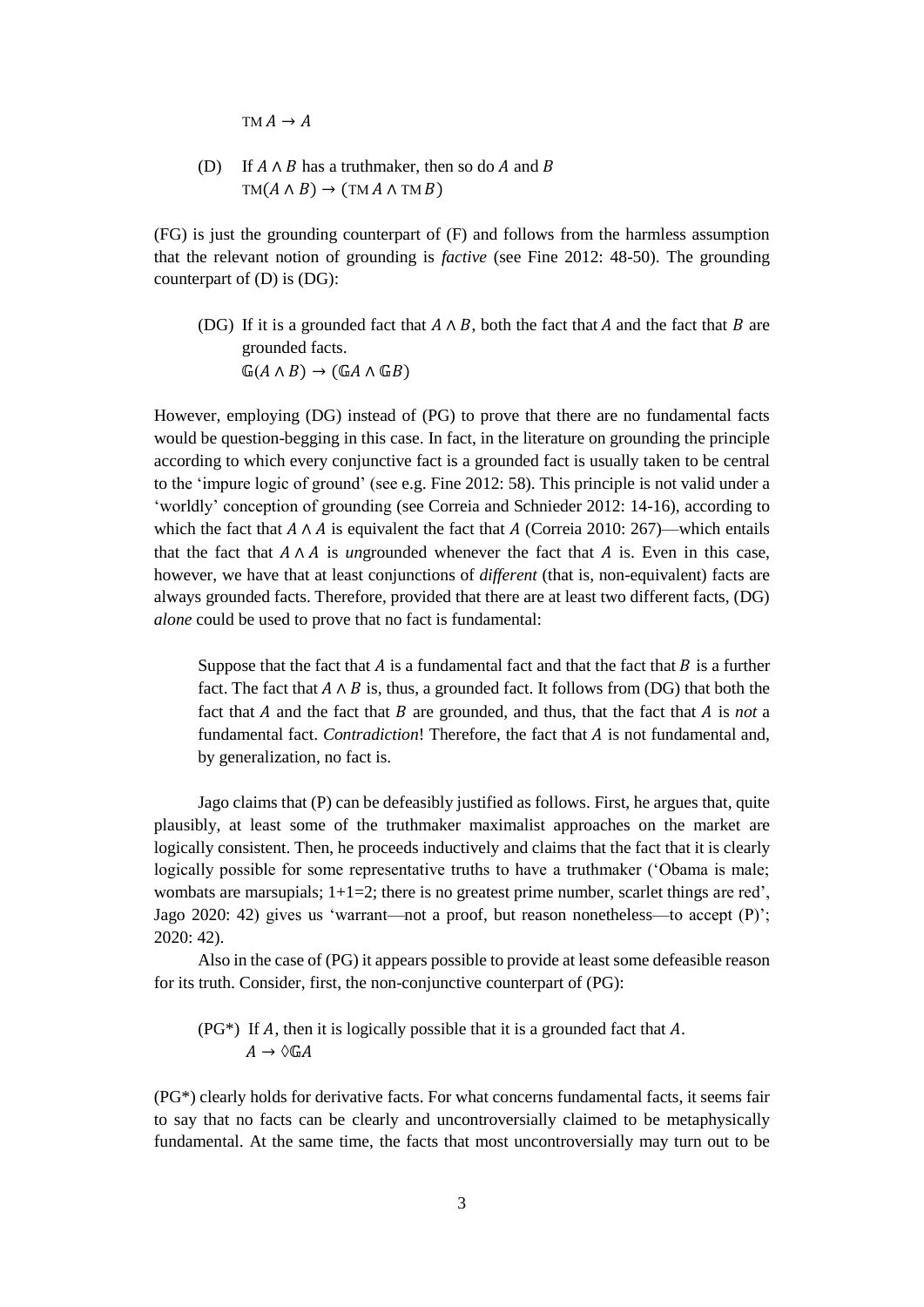metaphysically fundamental seem to be those described by fundamental physics like, say, the fact that a certain electron has a certain spin, the fact that a certain photon occupies a certain point in spacetime, *et cetera*. The sense of possibility relevant to (PG) and (PG\*) is logical possibility. Therefore, in order for these kind of facts to be ungroundable in this sense there would have to be some kind of logical connection between the notions involved in the relevant facts (e.g. 'electron', 'photon', 'spin', 'spacetime point') and the notion of grounding. But this doesn't sound at all plausible. It appears, thus, safe to conclude that the most uncontroversial candidates for actual fundamental facts seem to comply with (PG\*), which gives us at least some *prima facie*, defeasible reason to think that (PG\*) is indeed true.

Similar considerations can also be used to bolster (PG). (PG) clearly obtains when the fact that *A* and the fact that *B* are both derivative facts. If, instead, the fact that *A* and the fact that *B* are both facts of fundamental physics, then (PG\*) seems at least to suggest that (PG) is also true: if every fact of fundamental physics could have been a derivative fact, why couldn't any *two* such facts have been derivative *together*? Similarly, if the fact that *A* is a fact concerning fundamental physics and the fact that *B* is *grounded only* in facts of fundamental physics, it is difficult to imagine why the latter couldn't obtain as a derivative fact if also the former was derivative. Therefore, this line of reasoning seems to also lend at least some kind of minimal support for (PG).

## **4. Objections and replies**

l

As we saw in the previous section, (PG) can be defended by appealing to the *prima facie* plausibility of (PG\*). (PG\*) entails that no fact is necessarily fundamental. <sup>2</sup> Consider, however, *essentialist facts*—that is, facts of the form 'it is essential to *x* that  $\varphi$ , where 'it is essential to *x* that' is Fine's (1995) essentialist operator. Some may object that, although the idea that these kind of facts may be fundamental is clearly not as uncontroversial as in the case of facts of fundamental physics, many will still agree that if essentialist facts are fundamental, they are necessarily so. In a similar vein, one may claim—inspired by Fine's (2012: 62) 'impure' logic of ground—that, if they are fundamental, also *totality facts* saying of some entities that they are all the entities that exist—must be fundamental whenever they obtain. However, even if we accept the existence of either essentialist facts or totality facts and their being 'ungroundable' in this weak sense of possibility, we can simply restrict (PG) to conjunctions of facts that are neither equivalent to essentialist facts nor to totality facts. In this case, if the fact that  $A$  is neither an essentialist fact nor a totality fact, then most plausibly the same can be said of the fact that  $\sim \mathbb{G}A$ , so that the argument just given can be used to argue that there are at least no fundamental facts that are neither essentialist facts nor totality facts—a result that is surely surprising enough on its own.

Dasgupta (2015) distinguishes between facts that are apt to be grounded but have no ground and *autonomous* facts, that is, facts that are 'not apt to be grounded':

It is not that the question of what grounds them is well taken and the answer is "Nothing"; it is, rather, that the question of what grounds them does not legitimately arise in the first place. (Dasgupta 2015: 563)

<sup>2</sup> For some discussion on the modal status of *fundamentalia* see Wildman (2018).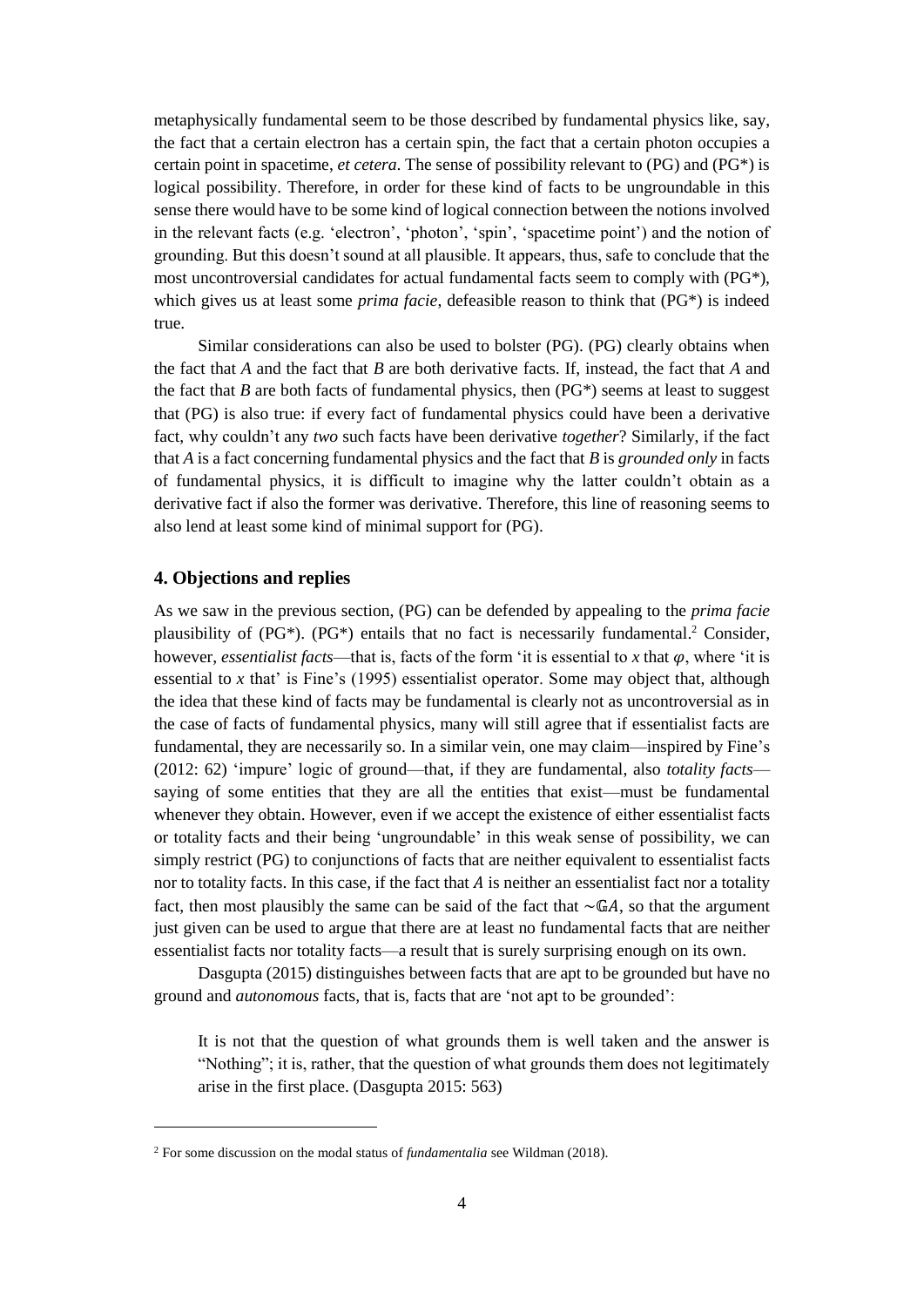One may suggest that if grounding facts of the form  $\sim$  GA' are taken to be autonomous in Dasgupta's sense, then the argument in section 2 cannot even get off the ground, as in this case formulas of the form ' $\mathbb{G}\sim \mathbb{G}A$ ' seem to be best seen as either ill-formed or lacking a truth-value. However, in order to ward off this objection it appears sufficient to replace (PG) with the following, similarly plausible principle:

$$
(\mathrm{PG}+) \quad (\Diamond \mathbb{G}A \land (A \land B)) \to \Diamond (\mathbb{G}A \land B)
$$

(PG+) says that if it is the case that  $A \wedge B$  and the fact that A is 'groundable', then it is possible for *B* to be the case *and* for the fact that *A* to be a grounded fact. The same train of thought used above to defend  $(PG)$  can also be used to defend  $(PG<sub>+</sub>)$ . Equipped with (PG+) we can then argue as follows:

| (1) | ◊GA                                                                                                                     | assumption              |
|-----|-------------------------------------------------------------------------------------------------------------------------|-------------------------|
| (2) | $\sim$ (GA $\wedge \sim$ GA)                                                                                            | logic                   |
| (3) | $\sim\Diamond$ (GA $\land\sim$ GA)                                                                                      | 2, (N)                  |
| (4) | $(\Diamond \mathbb{G} A \land (A \land \sim \mathbb{G} A)) \rightarrow \Diamond (\mathbb{G} A \land \sim \mathbb{G} A)$ | $(PG+)$                 |
| (5) | $\sim (\Diamond \mathbb{G} A \wedge (A \wedge \neg \mathbb{G} A))$                                                      | 3, 4, modus tollens     |
| (6) | $\Diamond \mathbb{G} A \rightarrow \sim (A \land \sim \mathbb{G} A)$                                                    | 5, logic                |
| (7) | $\sim(A \wedge \sim \mathbb{G}A)$                                                                                       | 1, 6, modus ponens      |
| (8) | $A \to \mathbb{G}A$                                                                                                     | 7, logic                |
| (9) | $\Diamond \mathbb{G} A \rightarrow (A \rightarrow \mathbb{G} A)$                                                        | 1, 8, conditional proof |

This argument proves (by generalization) that every groundable fact is grounded. Therefore, assuming a suitably restricted version of (PG\*) excluding 'special', ungroundable facts, it still follows that none of the 'normal', groundable facts is fundamental.

Finally, one may object that what the present argument shows is simply that truths of the form ' $A \wedge \neg \mathbb{G}A$ ' are counterexamples to both (PG) and (PG+). However, (as Jago 2019 notices concerning his argument) this move appears to be dialectically ineffective in this case, as it consists in simply assuming the falsity of what is at stake, namely, the existence of fundamental facts (since if ' $A \wedge \neg \mathbb{G} A$ ' is true, then the fact that A is a fundamental fact). Similarly, the present argument cannot be said to prove too much, as (PG), (PG\*) and (PG+) appear to have far less appeal when applied to other notions, like knowledge or belief. Consider, for instance, the following counterpart of  $(PG<sub>+</sub>)$  in which the operator  $\mathcal{C}$  is replaced with the operator  $\mathcal{C}$  is standing for 'Frege knew that':

 $(KPG+)$   $(\Diamond \mathbb{K}A \land (A \land B)) \rightarrow \Diamond (\mathbb{K}A \land B)$ 

In this case, it is uncontroversial that there are some truths that Frege didn't know, like, for instance, that Neptune has 14 moons. Therefore, in order to show the falsity of (KPG+) it is sufficient to replace *B* with ' $\sim$ KA', and *A* with any truth that clearly Frege didn't know. Instead, in the case of (PG+) there seem to be no truths that can clearly and uncontroversially said to be metaphysically fundamental (see also Jago 2019: §4).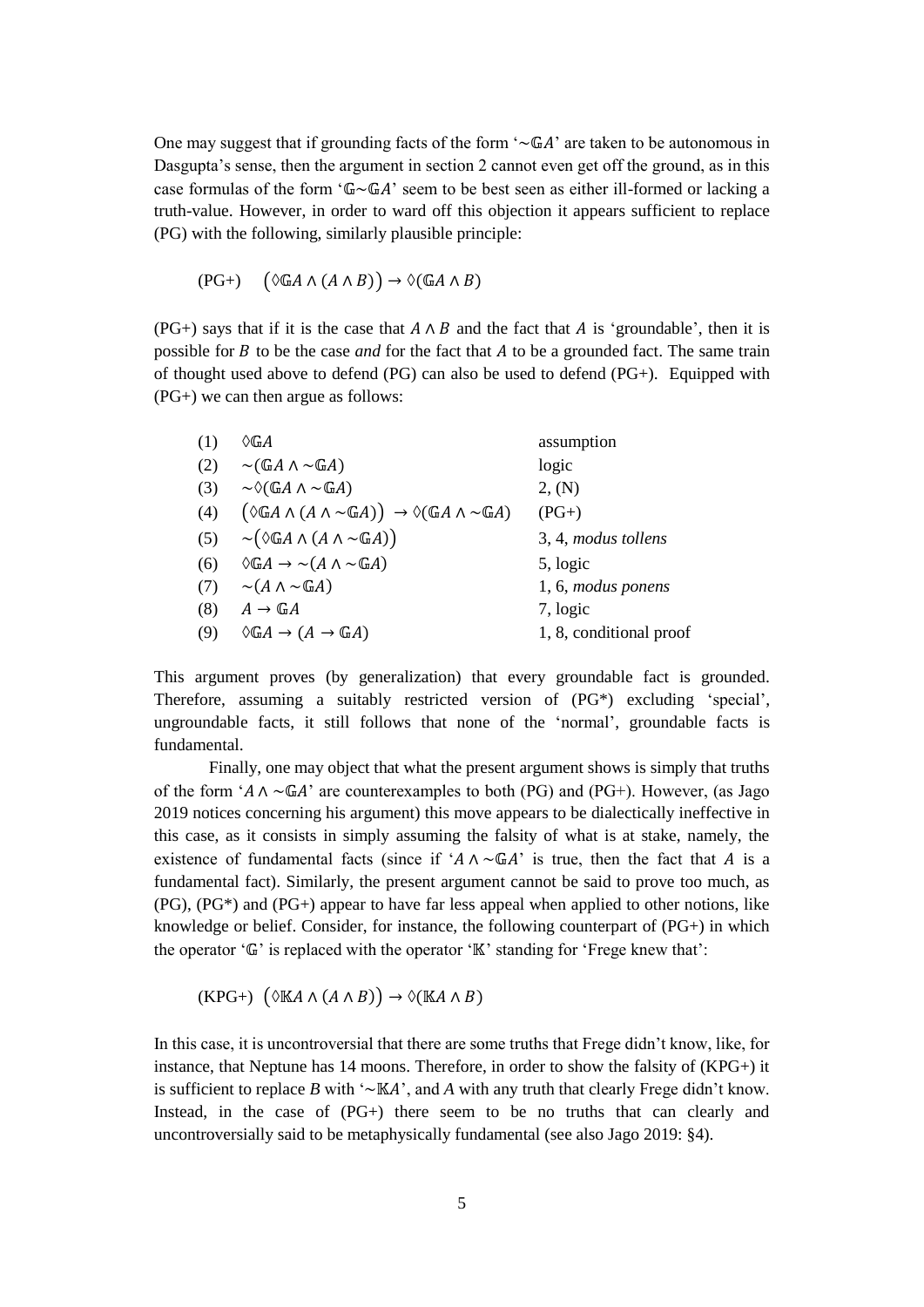### **5. Conclusion**

Jago (2019) has proposed an argument to the effect that every truth has a truthmaker. In this paper I have argued that, if either  $(PG)$  or  $(PG<sup>+</sup>)$  are accepted, a similar argument can be used to prove that (excluding, perhaps, some restricted family of 'special', ungroundable facts) there are no fundamental facts. This result strikes one as even more surprising than Jago's. In fact, assuming (as it is quite standard, even if not completely uncontroversial) that grounding is irreflexive, asymmetric, and transitive, and so that there are no grounding 'loops',<sup>3</sup> this entails that every fact (or every 'normal' fact in the sense specified above) is an 'abyss'—that is, a 'derivative [fact] having no fundamental ground and lying at the top of an infinitely descending chain of ground' (Loss 2016: 43)—which surely strikes one as rather controversial.<sup>4</sup>

Some may take this to be a bad company objection to Jago's argument. However, what Jago says in defence of his argument has at least the ring of plausibility to it. I think, therefore, that the argument presented in this paper can be seen as simply establishing that there is a short and direct way to provide at least some minimal support to the idea that there are no fundamental facts—a support that can be resisted in a dialectically effective way only by presenting some non-question-begging counterexample to the principles (PG) and (PG+). If I am right, it is possible to conclude that we have at least some *prima facie*, defeasible reason to think that reality is an abyss.<sup>5</sup>

### **References**

l

- Bliss, R. 2013. Viciousness and the Structure of Reality. *Philosophical Studies* 166: 399– 418.
- Bliss, R. and K. Trogdon (2016). Metaphysical Grounding. In *The Stanford Encyclopedia of Philosophy* (Winter 2016 Edition), ed. E. Zalta, URL=<http://plato.stanford.edu/ archives/win2014/entries/grounding>.
- Church, A. 2009. Referee reports on Fitch's 'A Definition of Value'. In *New Essays on the Knowability Paradox*, ed. J. Salerno, 13–20. Oxford: Oxford University Press.
- Correia, F. 2010. Grounding and Truth-Functions. *Logique et Analyse* 53: 271–296.
- Correia, F. and B. Schnieder. 2012. Grounding: an opinionated introduction. In *Metaphysical Grounding: Understanding the Structure of Reality*, ed. F. Correia and B. Schnieder, 1–36. Cambridge: Cambridge University Press.
- Dasgupta, S. 2015. The possibility of physicalism. *Journal of Philosophy* 111: 557-592.
- Fine, K. 1995. Ontological Dependence. *Proceedings of the Aristotelian Society*, XCV: 269–90.
- Fine, K. 2012. Guide to Ground. In: *Metaphysical Grounding: Understanding the Structure of Reality*, ed. F. Correia and B. Schnieder, 37-80. Cambridge: Cambridge University Press.
- Jago, M. 2020. A short argument for truthmaker maximalism. *Analysis* 80: 40–44.

 $3$  For a good starting point on this debate see Raven (2013).

<sup>4</sup> For some discussion see, among others, Bliss (2013), Morganti (2009) and Tahko (2014).

<sup>5</sup> Many thanks to Mark Jago and three anonymous *Analysis* referees for comments which helped improve this paper.